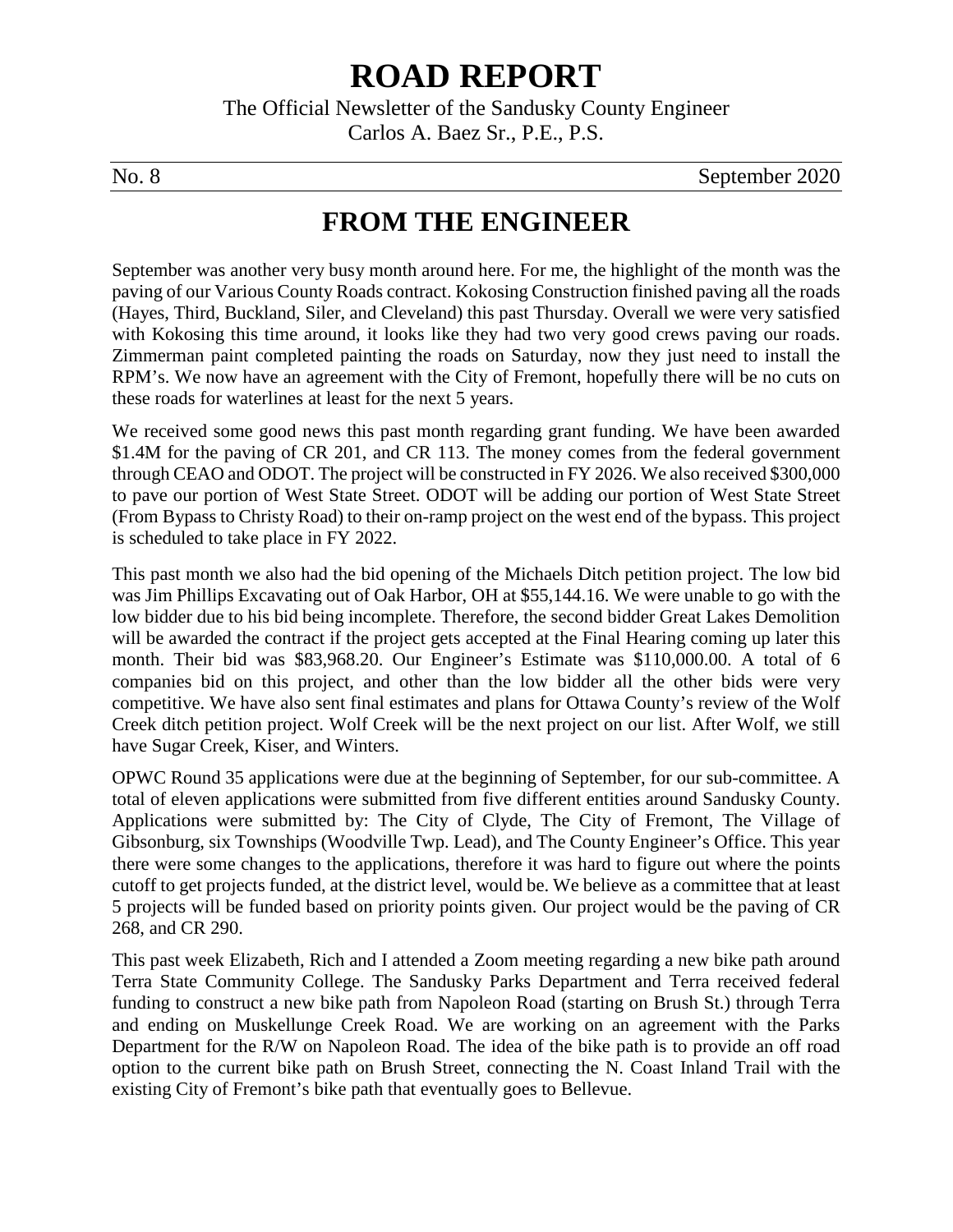### **FROM THE ROAD SUPERINTENDENT**

WOW! Here it is October already, where in the world did summer go?! Even though we haven't had the big projects this year we stayed busy with a lot of maintenance work.

Multiple areas of asphalt on Brush Street were dug out and repaired with base asphalt. CR 117 is being cracksealed and also the south end on CR 198, south of CR 181. Last week we also demoed a new cracksealer and material from Sealmaster. It was a pretty nice unit!

Mark used the excavator to repair a slip along TR 270, for Ditch Maintenance. He then moved over to TR 223 where he removed brush from around a culvert. He also cleaned and straightened up the ditch and added a few loads of rock along the banks. It was definitely a big improvement.

All of the road mowers are out now. The four mowing tractors have finished on the west side and have moved to the east side now. The Boom Mower is also back from getting some repairs and on the west side working on bigger ditches.

#### *Miscellaneous Road Work*

- Areas around town have been mowed.
- Jimmy helped Green Creek Township with some tree trimming.
- Tony & Brian worked on cutting brush on the Kiser Ditch for survey work.
- A few driveways on Third Ave and Cleveland were dug out for paving.
- Dirt was hauled from Bark Creek to our yard for stock.
- Tim started leveling spoils on the C. Russell Ditch.
- Jimmy hauled dirt from the C. Russel Ditch to the yard.
- Guardrail was repaired on the Finefrock bridge west of SR 19, due to an accident.



#### **HAPPY ANNIVERSARY!**

| Jeff Chambers October 9th   |                         | 2 yrs           |
|-----------------------------|-------------------------|-----------------|
| Brian King                  | October 9 <sup>th</sup> | 2 yrs           |
| Jeremy Miracle October 15th |                         | $1 \mathrm{yr}$ |

## **HAPPY BIRTHDAY!**

| Mark Auxter                 | October $4th$  |
|-----------------------------|----------------|
| Jeff Chambers               | October $14th$ |
| Jeremy Miracle October 26th |                |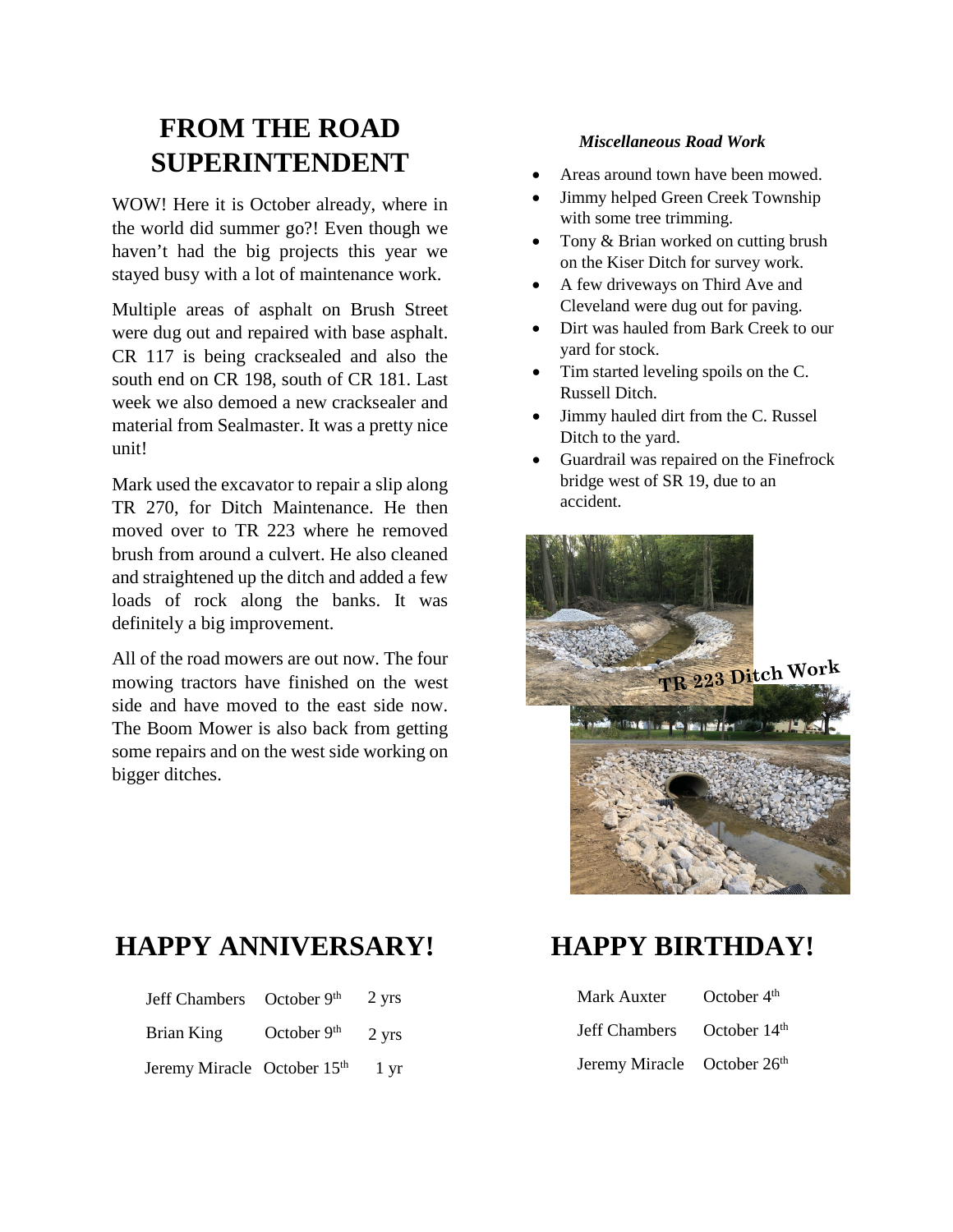#### **FROM THE CIVIL ENGINEER**

For the VW Diesel Grant, we had to destroy trucks 071 and 072 at the scrap yard. This grant will partially pay for two new Snow Plow Dump Trucks, when the Progress Reports are approved.

The same grant will also be used, next year, towards a new Sign Truck.



Vehicle #072 Engine Block Before Hole

Note to self: Get the information off the truck before